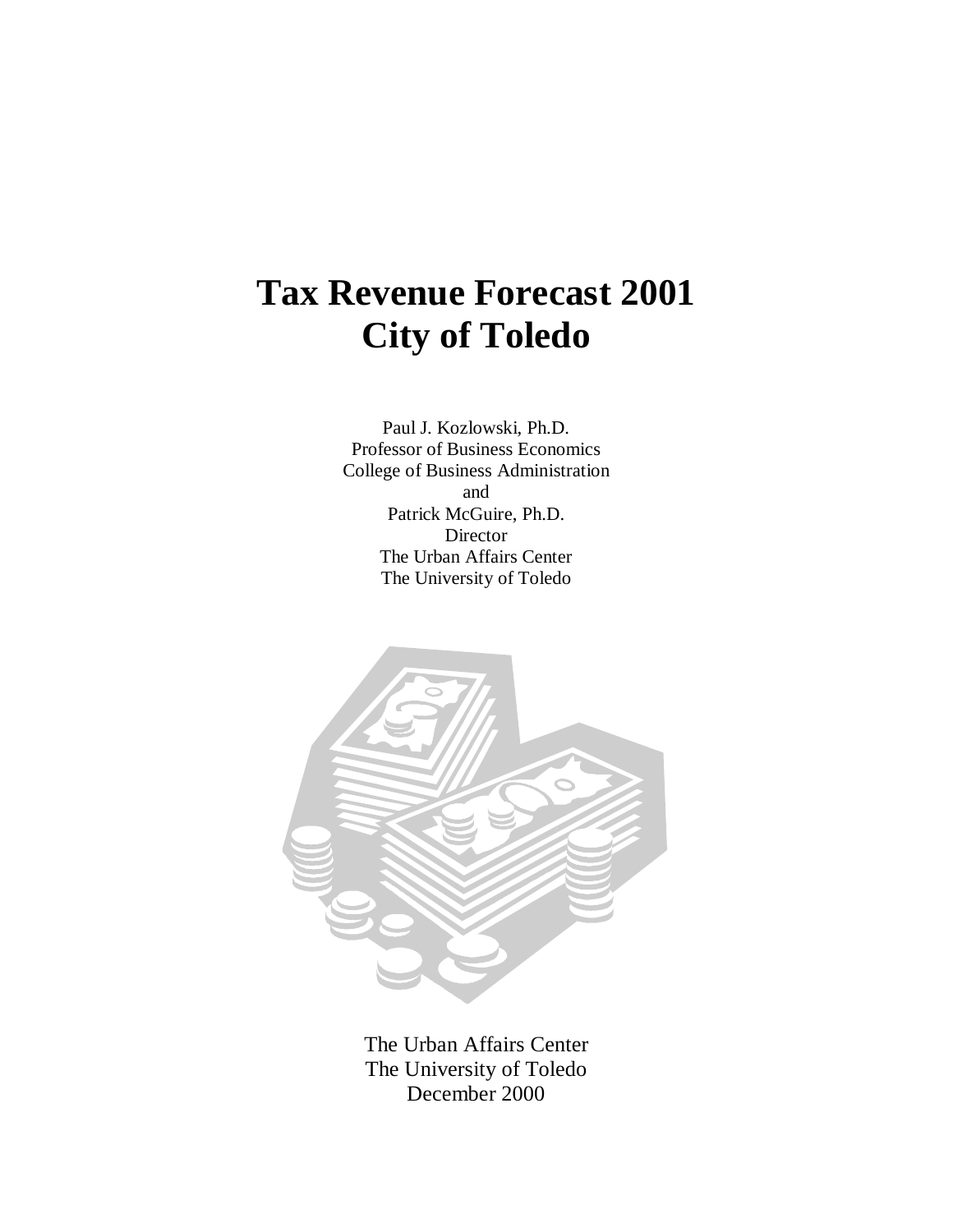# **1. Summary**

The Dynamic Quarterly Forecast model (DQF) and the key leading indicators for the Toledo area predict virtually no growth for Toledo's tax withholdings in 2001. That forecast is driven by observed weaknesses in Toledo's business conditions during the second-half of 2000, reflected most significantly in a rise in initial claims for unemployment insurance. In fact, in the last six months of 2000 the downside risks to the City's tax revenues increased, suggesting caution in the outlook for total tax revenue in the year ahead. At this time, the gains in tax withholdings recorded since the last recession appear unlikely for 2001. Because tax withholdings account for 85% to 89% of total tax revenue in the City, a no-growth year represents a major challenge for the City in 2001. Figure 1 shows that the annual percent change forecast for tax withholdings puts the City in a position not experienced since the 1990-1991 recession.



# **Figure 1**

Source: University of Toledo Urban Affairs Center.

The DQF model predicts tax revenue withholdings of \$136,058,563 for 2000; that is up 4.3% from actual withholdings of \$130,461,607 for 1999**. The forecast for 2001 is \$135,979,107, a decrease of 0.06%.** This forecast for 2001 brings the string of nine years of positive gains to an end as shown in Figure 1. The economic buoyancy of the last nine years has faded during the second half of 2000, leaving the prospects for 2001 dimmer and more uncertain. The forecast procedures compile the key indicators and generate a prediction showing **total tax revenue growing only 1.3% in 2001, slowest in three years.** The slowdown in the local economy is the major issue.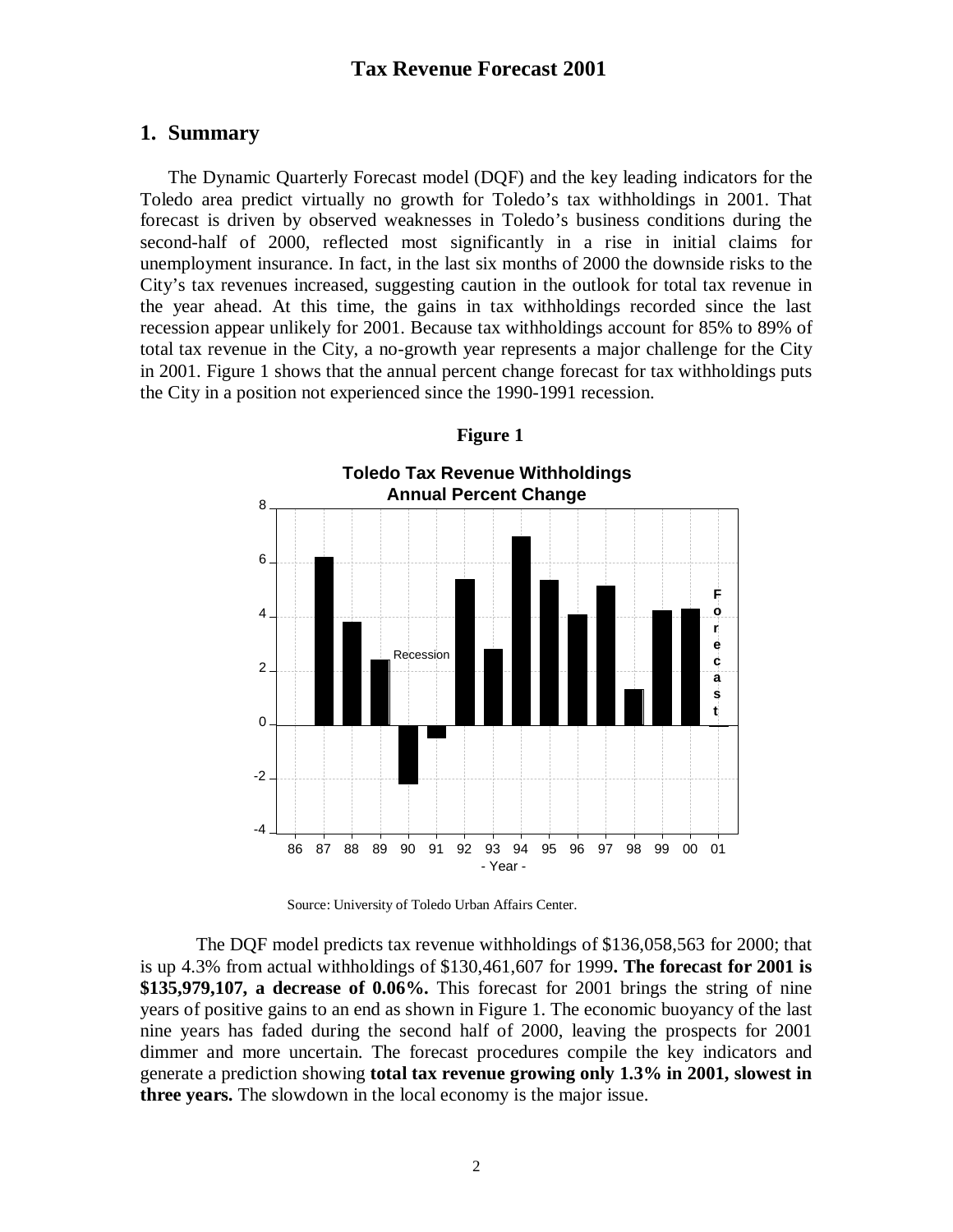# **2. Local Economic Conditions**

## **Figure 2**



Source: Ohio Department of Job and Family Services and Paul J. Kozlowski.

Figures 2 and 3 present early-warning signals of economic weakness. Figure 2 reveals the upward drift in claims for unemployment insurance since early-1999. Initial claims moved up for more than a year before the 1990-91 recession actually started. Note that initial claims have remained far below recession highs during the last seven years. Figure 3 shows the sizable drop in the Toledo index of leading indicators in the second and third quarters of 2000. The details of recent performance in the index appear in the attached report on Business Conditions in the Toledo Area.



Source: Paul J. Kozlowski, University of Toledo College of Business Administration.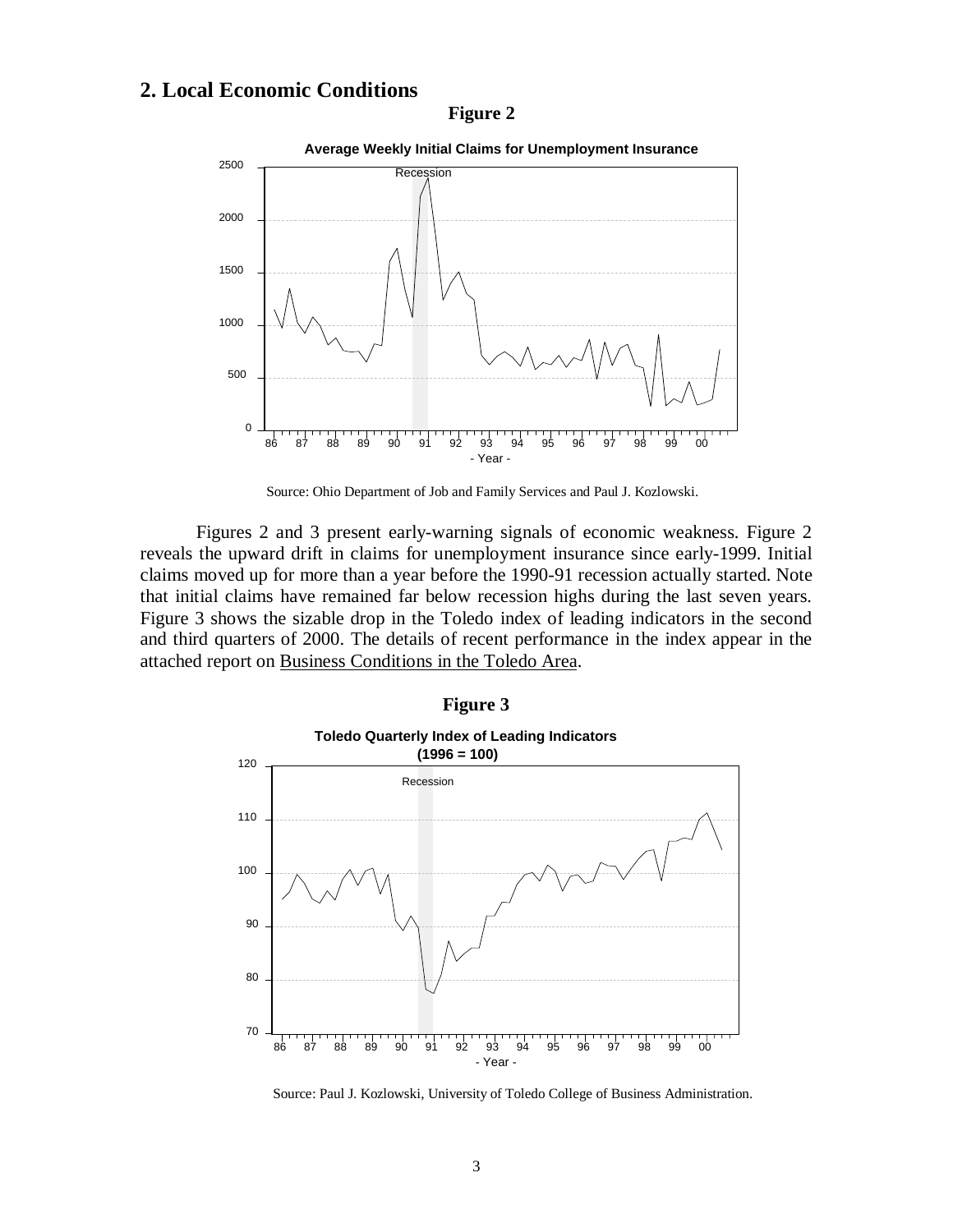# **Figure 4**





Source: U.S. Bureau of the Census.

Figure 4 reveals no advance in residential construction authorized quarterly in 2000. For the first ten months of 2000, housing units authorized in the Toledo metro area totaled 1,612, down from 1,729 in 1999 and 1,892 in 1998. Building permit data indicate that residential construction is likely to advance more slowly in 2001. While a significant falloff is not expected during 2001, neither is a rapid advance.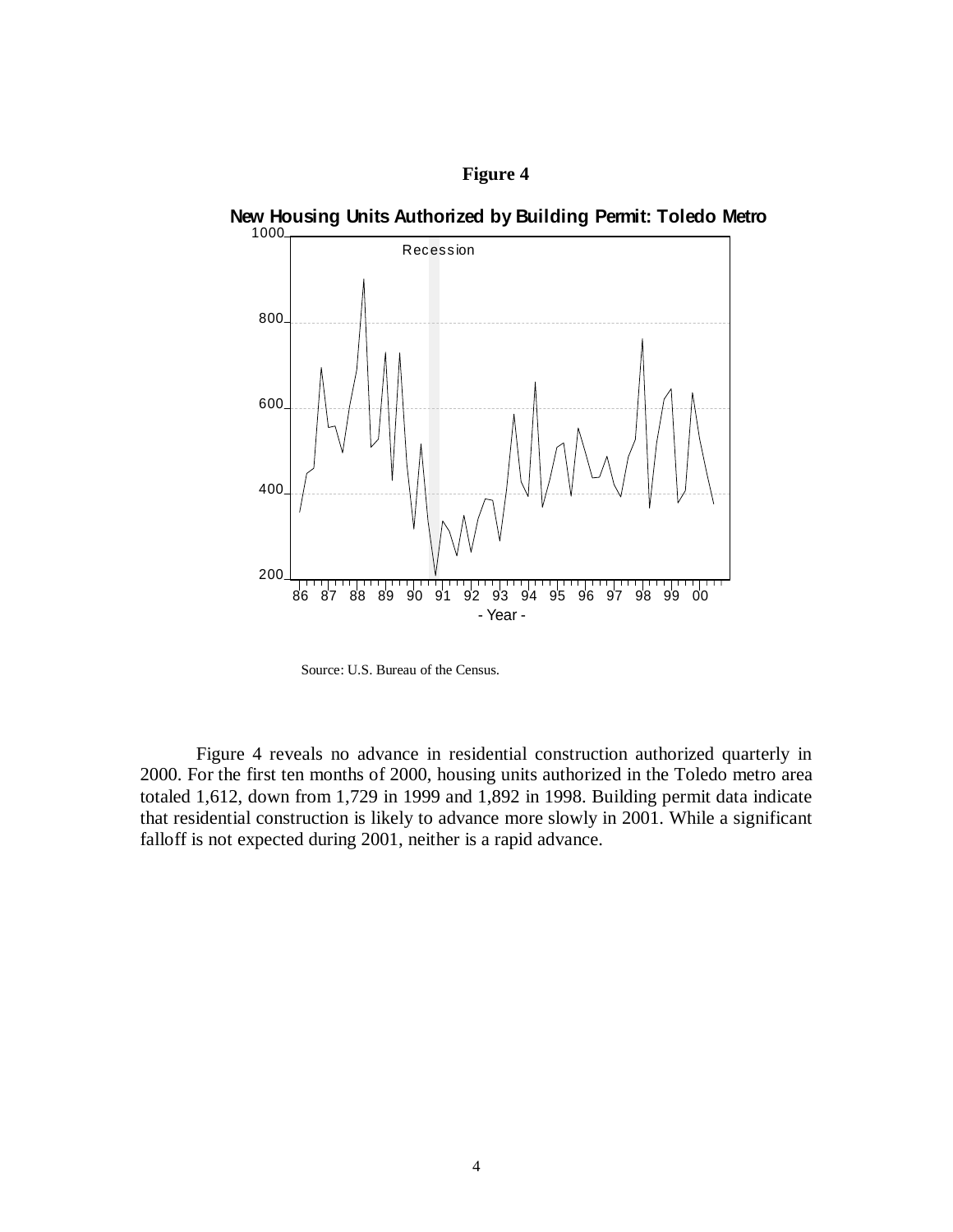Figure 5 shows total wage and salary employment in the third quarter of 2000 dropping back to its level of early-1999. For the entire year, employment should exhibit a modest gain. Nevertheless, rapid advances are not expected for 2001. Special factors play a role in the outlook for employment here in 2001. Manufacturing has slowed down. This is especially noticeable in the automobile industry on which the Toledo area is still heavily dependent. There are also problems and adjustments in some major companies in Toledo that will certainly have an impact on employment growth in 2001. And that impact is most likely to be negative.



Source: Ohio Department of Job and Family Services and Paul J. Kozlowski.

The forecast of Toledo's tax revenue that follow integrate these factors into an overall outlook for the local economy. The Toledo quarterly index of leading indicators, which combines four local and two national series, has fallen for two consecutive quarters. Attached is the November report on Business Conditions in the Toledo Area. The weaknesses cited will limit growth in the City's tax revenue next year. Sizable recession retrenchment, similar to that of 1990-91 is not expected. Nevertheless, the slowdown in the local economy suggests growth in total tax revenue below the average recorded over the last eight years.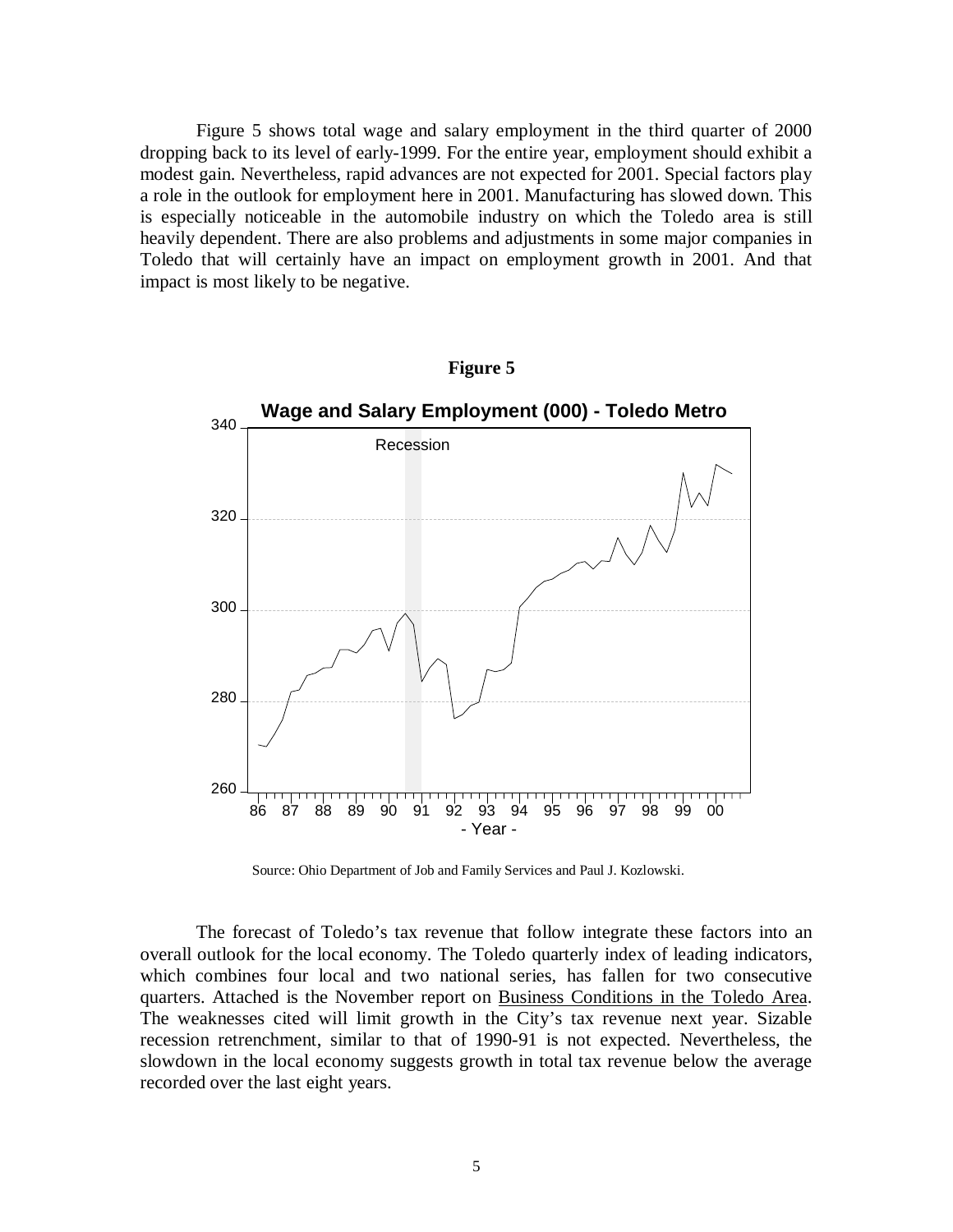# **3. Tax Withholding Forecast**

#### A. Dynamic Quarterly Forecast (DPQ): Fourth Quarter 2000

1) Trend estimate for 1986.1 2000.3.

 $ToTxwSA =$  seasonally adjusted Toledo tax withholdings.  $T =$  quarter, 1 for 1986.1, 2 for 1986.2, etc.

 $ToTxwSA = 19,755,918 + 223,514.7T$ 

2) Trend Forecast

2000.4 ToTxSA = \$33,166,800

- 3) Cyclic Forecast: Relative to Trend (>1 indicates above trend.)  $2000.4$  CYTRD = 1.03179
- 4) Seasonally Adjusted Forecast: 2) Trend and 3) Cycle.

 $2000.4$  \$33,166,800 (1.03179) = \$34,221,173

5) Re-Seasonalized Data

2000.4  $$34,221,173 (1.052495) = $36,017,613$ 

6) Annual Forecast 2000. Forecast is **bold**.

|                     | DPO           | <b>City Dept. of Finance</b> |  |  |
|---------------------|---------------|------------------------------|--|--|
| Actual              | \$35,673,050  | \$35,673,050                 |  |  |
| Actual              | \$32,701,670  | \$32,701,670                 |  |  |
| Actual              | \$31,666,230  | \$31,666,230                 |  |  |
| Forecast            | \$36,017,613  | \$35,646,690                 |  |  |
| <b>Annual Total</b> | \$136,058,563 | \$135,687,640                |  |  |

 The DQF model predicts total tax revenue withholdings of \$136,058,563 for 2000. That prediction is based on three quarters of actual revenue, and it is very close to the prediction of the City's Department of Finance on November 15, 2000. Both indicate tax withholdings up just over 4% for 2000. The small difference between the DQF and Department of Finance's prediction indicates that these forecasts for 2000, derived independently using different procedures, provide a good foundation for forecasting withholdings for 2001. The key question for 2001 is whether growth in tax revenue will continue at a rate close to recent years. **Economic conditions in the Toledo area in the second-half of 2000 indicate strongly that growth in 2001 will be considerably below that experienced in the last several years.**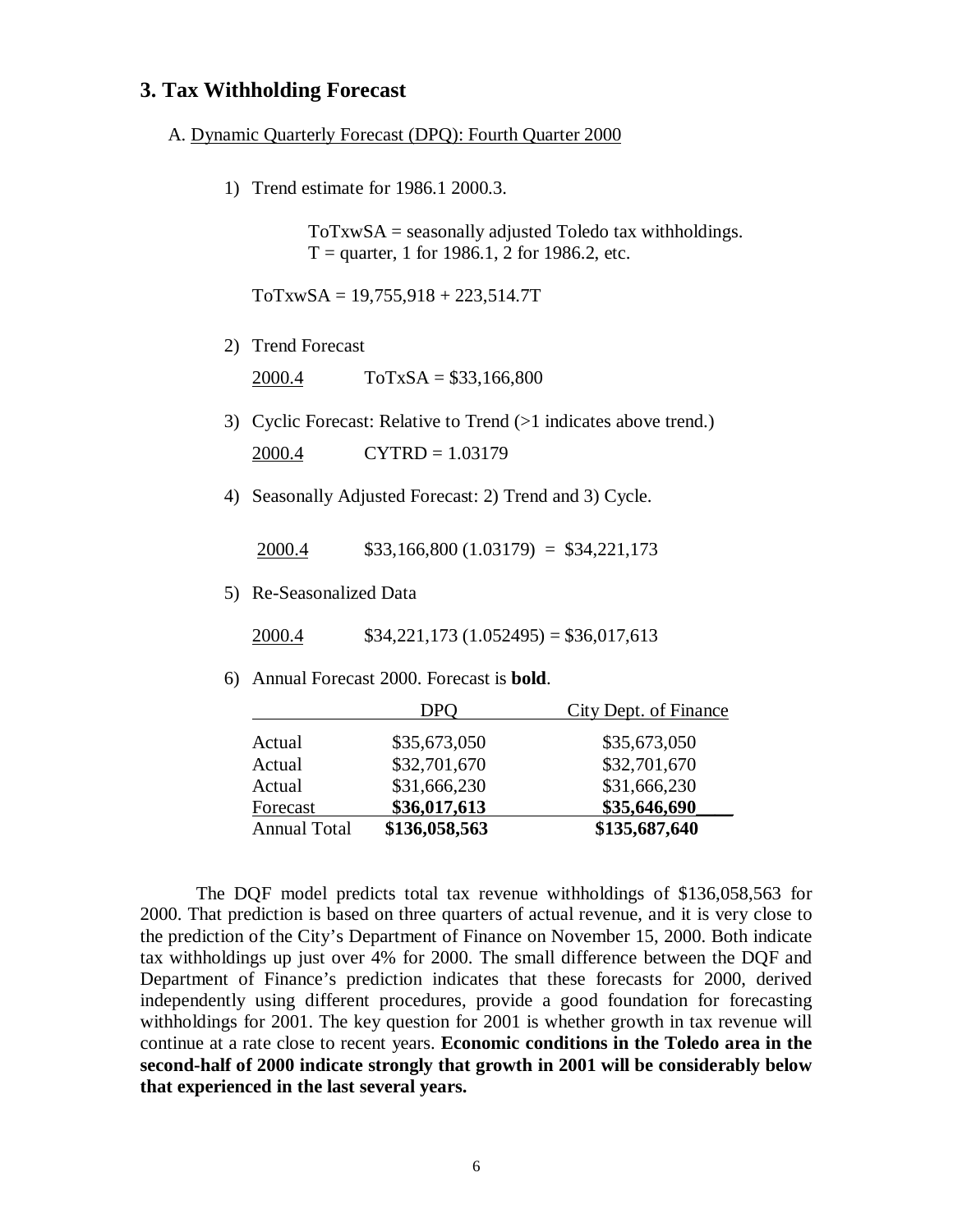## B. Annual Tax Withholding Forecast 2001

## 1) Annual Trend and Leading Indicator Model (TLI)

 $\text{TXW}_{2001} = 90,468,799 + 3,095,090 \text{T} - 181.2204 \text{UICLAIMS}_{2000} = $135,979,107$ 

2) Tax Withholding Record. Forecast is **bold**.

|      |                    | Annual       | Annual  |
|------|--------------------|--------------|---------|
|      | <b>Tax Revenue</b> | Dollar       | Percent |
| Year | Withholdings       | Change       | Change  |
| 1986 | 84,138,728         |              |         |
| 1987 | 89,382,043         | 5,243,315    | 6.232   |
| 1988 | 92,786,997         | 3,404,954    | 3.809   |
| 1989 | 95,011,996         | 2,224,999    | 2.398   |
| 1990 | 92,919,354         | $-2,092,642$ | -2.203  |
| 1991 | 92,452,379         | -466,975     | -0.503  |
| 1992 | 97,428,524         | 4,976,145    | 5.382   |
| 1993 | 100,159,047        | 2,730,523    | 2.803   |
| 1994 | 107,147,988        | 6,988,941    | 6.978   |
| 1995 | 112,883,989        | 5,736,001    | 5.353   |
| 1996 | 117,494,951        | 4,610,962    | 4.085   |
| 1997 | 123,559,489        | 6,064,538    | 5.162   |
| 1998 | 125,178,347        | 1,618,858    | 1.310   |
| 1999 | 130,461,607        | 5,283,260    | 4.221   |
| 2000 | 136,058,563        | 5,596,956    | 4.290   |
| 2001 | 135,979,107        | -79,456      | -0.058  |

 The growth of tax withholdings, which account for about 85% to 89% of total tax revenue depending on the year, is forecast to drop considerably from the rate recorded over the last nine years. From 1991 to 2000, the change per year averaged 4.4%. The forecast for 2001 is a -.06% change, which represents virtually no gain from 2000. No growth in tax withholdings results from weakening local business conditions described in the attached report on Business Conditions in the Toledo Area. UICLAIMS represent the best leading indicator of tax revenue withholdings for the City of Toledo (see, City of Toledo Payroll Tax Revenue: Annual Budget Projections and Long-term Trends, Urban Affairs Center, The University of Toledo, October 2000), and claims are rising. Another key indicators also moved unfavorably. Private housing units authorized by building permit are off this year. For the first ten months of 2000, housing units authorized in the Toledo metro area totaled 1612, compared to 1729 in 1999 and 1892 in 1998, according to data released by the U.S. Bureau of the Census.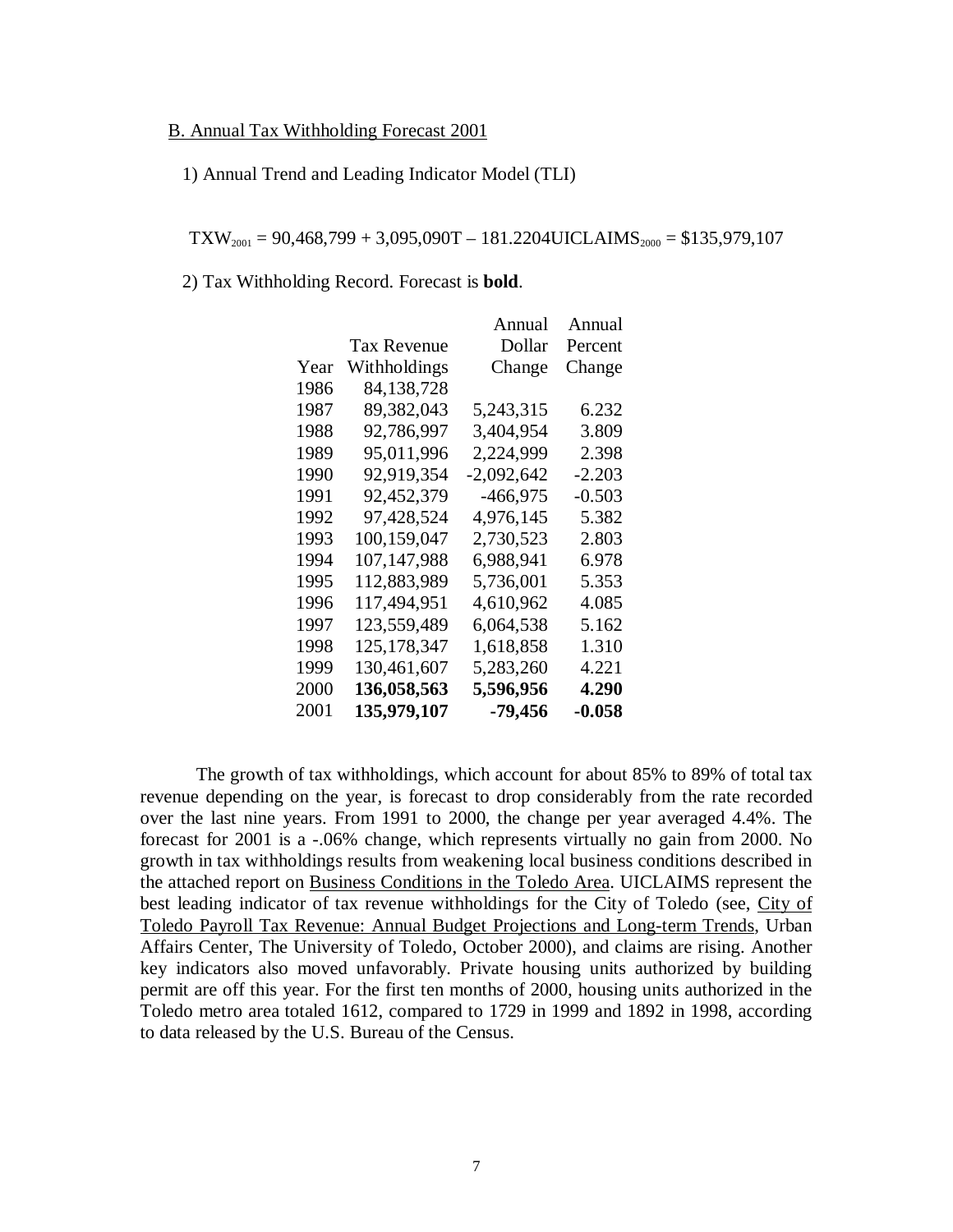## **4. Total Tax Revenue Forecast 2001**

## A. Other City Tax Revenues Forecast 2001

Non-withholding tax revenues come from individuals and businesses. In 1999 those groups accounted for 13% of the City's total tax revenue. For 2000 the Finance Department projects \$18,919,688 in such revenue, or 12.2% of total projected revenue for the year. Using that base, our forecasting model predicts the City's tax revenue from sources other than withholdings to be \$21,020,960 for 2001. That is up 11.1% from 2000, but it is below the projection of \$21,855,000 submitted by the City's Finance Department on November 15, 2000. Although institutional factors and collection practices influence these tax revenues, the slowdown in the local economy is likely to keep business and individual tax revenues below that projected in mid-November. The forecast for nonwithholding tax revenue is based on the estimated trend and the influence of unemployment insurance claims on such revenue similar to the annual tax withholding model in Section B above.

## B. Tax Revenue Record. Forecast is **bold**.

|      |              | Annual  | Individual +       | Annual   |                  | Annual  |
|------|--------------|---------|--------------------|----------|------------------|---------|
|      | Tax          | Percent | <b>Business</b>    | Percent  | <b>Total Tax</b> | Percent |
|      | Withholdings | Change  | <b>Tax Revenue</b> | Change   | Revenue(\$)      | Change  |
| 1986 | 84,138,728   |         | 11,511,795         |          | 95,650,523       |         |
| 1987 | 89.382.043   | 6.23    | 12,884,837         | 11.93    | 102,266,880      | 6.92    |
| 1988 | 92,786,997   | 3.81    | 16,754,952         | 30.04    | 109,541,949      | 7.11    |
| 1989 | 95,011,996   | 2.40    | 11,689,684         | $-30.23$ | 106,701,680      | $-2.59$ |
| 1990 | 92,919,354   | $-2.20$ | 15,060,471         | 28.84    | 107,979,825      | 1.20    |
| 1991 | 92,452,379   | $-0.50$ | 12,417,651         | $-17.55$ | 104,870,030      | $-2.88$ |
| 1992 | 97,428,524   | 5.38    | 12,994,452         | 4.65     | 110,422,976      | 5.30    |
| 1993 | 100,159,047  | 2.80    | 15,595,966         | 20.02    | 115,755,013      | 4.83    |
| 1994 | 107,147,988  | 6.98    | 17,827,097         | 14.31    | 124,975,085      | 7.97    |
| 1995 | 112,883,989  | 5.35    | 16,904,771         | $-5.17$  | 129,788,760      | 3.85    |
| 1996 | 117,494,951  | 4.08    | 20,991,756         | 24.18    | 138,486,707      | 6.70    |
| 1997 | 123,559,489  | 5.16    | 19,141,239         | -8.82    | 142,700,728      | 3.04    |
| 1998 | 125,178,347  | 1.31    | 19,326,251         | 0.97     | 144,504,598      | 1.26    |
| 1999 | 130,461,607  | 4.22    | 19,460,028         | 0.69     | 149,921,635      | 3.75    |
| 2000 | 136,058,563  | 4.29    | 18,919,688         | $-2.78$  | 154,978,251      | 3.37    |
| 2001 | 135,979,107  | $-0.06$ | 21,020,960         | 11.11    | 157,000,067      | 1.30    |

Notes: 1) 2000 Individual + Business Tax Revenue is projection by the City's Finance Department. 2) Forecasts are from DQF and leading indicator models.

The forecast for 2001 shows an increase in total tax revenue of 1.3% for the City of Toledo, the smallest increase in three years. That gain results entirely from a predicted increase in individual and business tax revenues. Tax withholdings, which account for more than 85% of total revenue, show no gain for 2001.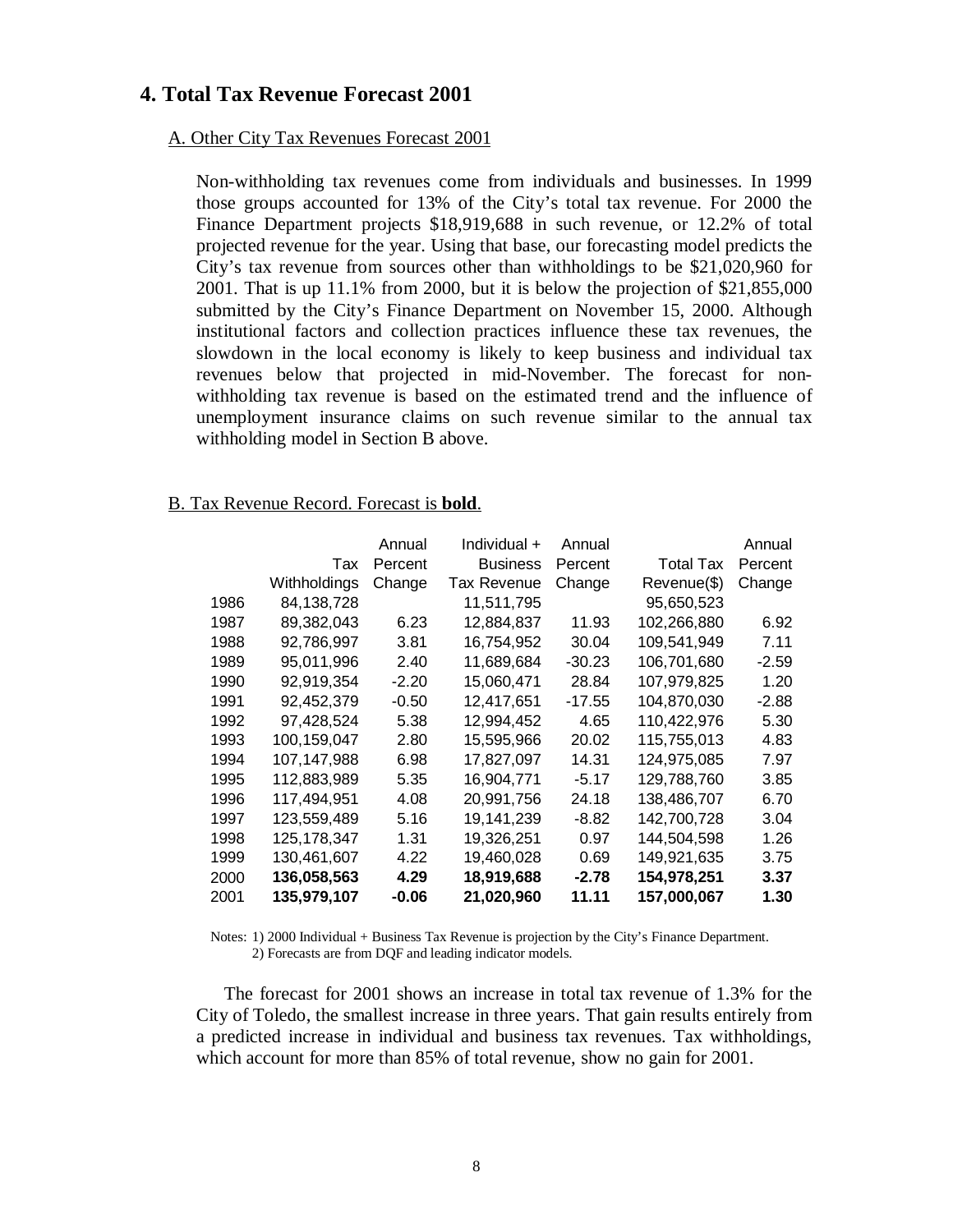



Source: City of Toledo Finance Department and UT Urban Affairs Center.

**Figure 7**



Source: University of Toledo Urban Affairs Center.

Figures 6 and 7 illustrate the forecast for the City's tax revenue in 2001 compared to the historical record. Based on economic conditions compiled through the DQF and annual forecasting procedures, little increase in tax revenue is expected next year.